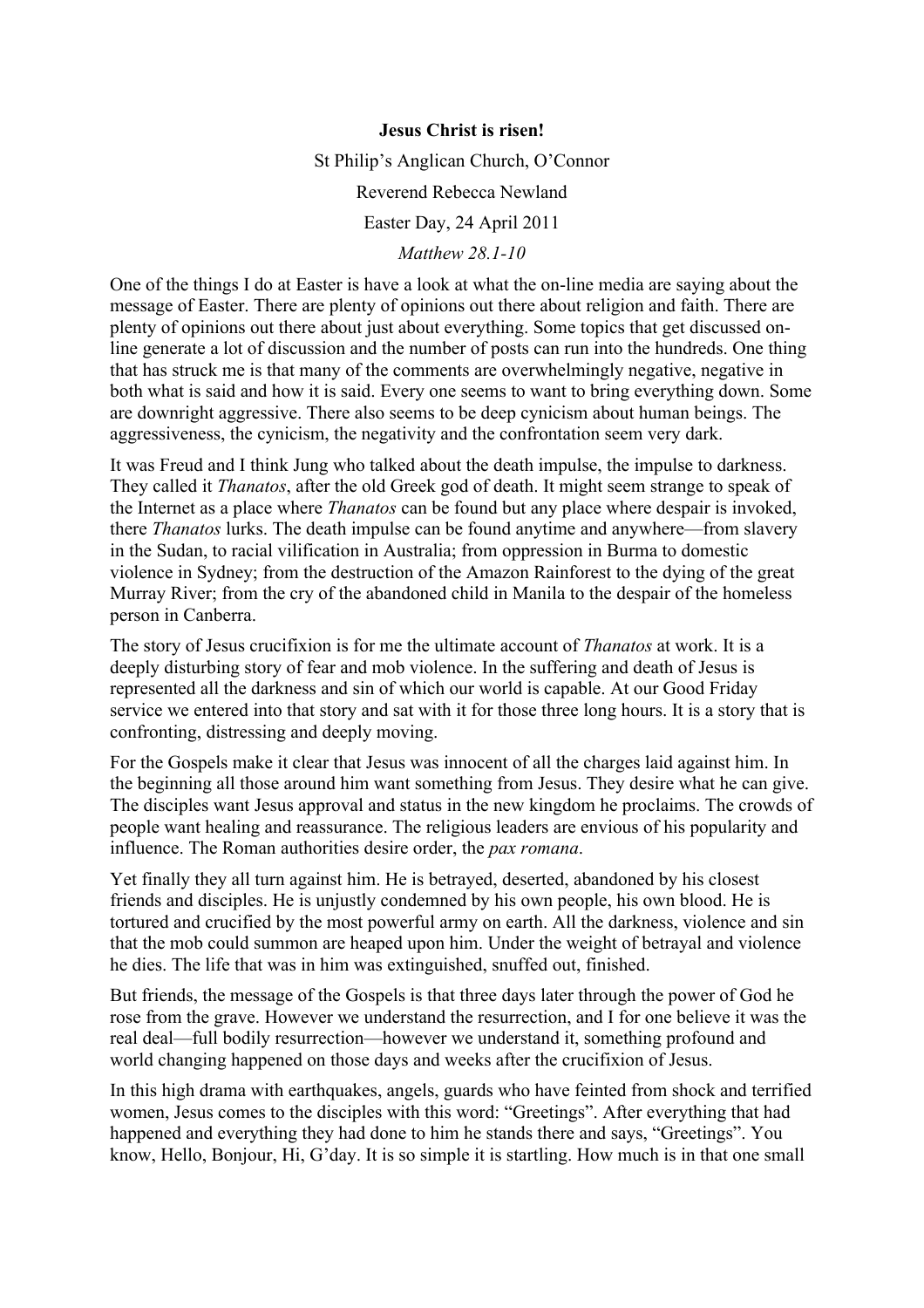word—there is vulnerability, there is forgiveness, there is invitation and there is revelation. Perhaps more astonishing than this greeting is the fact that he actually went to them.

To illustrate what I mean let me tell you about something that happened to me when I was about 10 years old. I was not a very popular kid at school. I'm not sure why. I was pretty shy I guess and I wore glasses that made me stand out but there was nothing really obvious. Except perhaps that the most popular girl at school really didn't like me. One day she and literally the whole school bailed me up, put me on this high seat in the playground, circled me and started moving into the centre where I was and out again chanting horrible childish insults. It went on for what seemed ages. I sat there frozen in fear and deeply mortified. I can still remember the feeling in my stomach and the lump at the back of my throat as I tried desperately not to cry. Eventually it stopped and I slid away. To this day I cannot walk past my old playground with out thinking of that traumatic event. The thought of going to a school reunion leaves me cold.

But my experience of insult and derision was nothing compared to what happened to Jesus. Yet he came to those who had denied and abandoned him. He came to those who had turned on him and he said, "Greetings—be not afraid." (??!!) I don't know about you, but I would probably have done one of two things. I would have gathered together that legion of angelic armies that were obviously at my command and smitten the lot of them. That would make sure they would never do that to anyone else. Or I would have taken the first camel out of Palestine and found a nice island on the Nile while I waited around for the ascension. Anything but have to be in the same place as that murderous, treacherous mob.

But Jesus did not do either of those things. He didn't quietly disappear. He didn't punish them. He came back to them. He stood before them and offered them friendship and peace. It completely blows my mind and I too want to fall flat on my face and worship him. I want to hold on to him and never let him go because friends, this is life. This peace, love and forgiveness is abundant life. In these simple words God in Jesus Christ assures us that no matter what we have done, who we are, how we have failed, he will never, ever leave us. Even though we abandon him, he will never forsake us. In those simple words he presents us with a completely new and radical way of being in the world, a way beyond blame, scapegoating and violence. It is the crucified, resurrected Jesus who points us to a whole new way of being and living.

But Jesus does not leave his Easter message at that. He follows his words of reassurance with the command to go and tell others. This for me is another miracle in the resurrection story. The fact that frightened, terrified human beings, who normally can be so enthralled and captured by the death impulse and its fear and despair, its negativity and aggression can actually get up, go and preach a completely different message—a message of hope, love and forgiveness. They tell someone, who tells someone else and somehow the message grows and takes on power and here we are 2,000 years later still telling the story. We know that the Holy Spirit, the Spirit of Christ, is the power behind this extraordinary history but given what we humans are like, I still feel awed that it even happened.

So this is what we celebrate today, this story of light, life and love in a world of fear, darkness and violence. This is what we want for Michayla and Angus being baptised today. When we baptise our children we are declaring that we want them to share in this new life, this new way of being that Jesus makes possible.

When we pour the waters of baptism over their head in the name of the Father, Son and the Holy Spirit we are stating that we want for the same unity peace and love found in the God himself. The water of baptism is a sign of the grace of God that we ask to be poured out in blessing upon them, making them one with him through Jesus Christ. They, like us, become part of Christ, part of church, whose purpose is to proclaim this radical message of life no